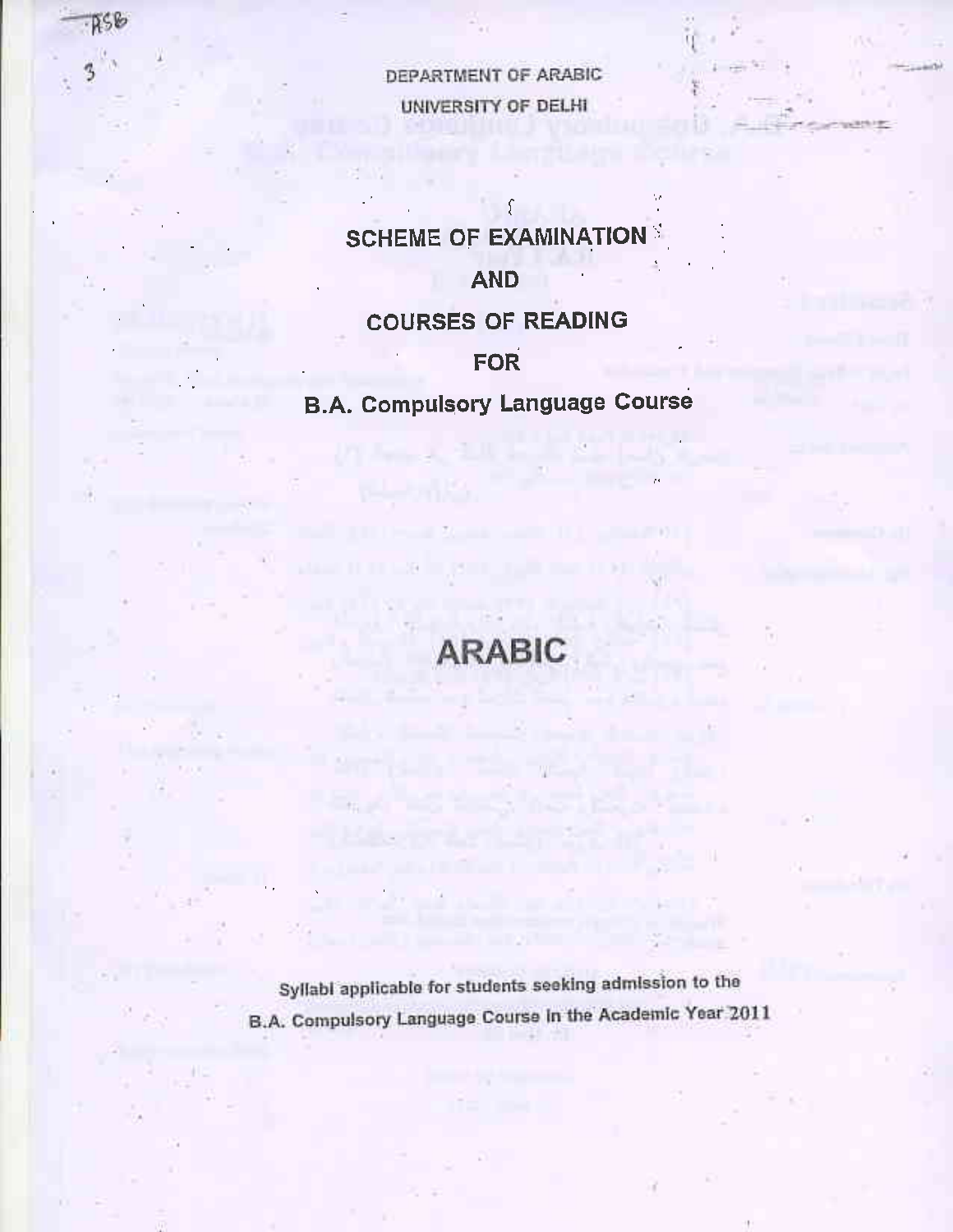# **ARABIC**

### **B.A. I Year**

#### **Semester I**

Time: 3 Hours

Paper 1: Text, Grammar and Translation

 $(a)$  Text

Prescribed Book:

(b) Grammar

The following topics:

الحروف الأبجدية والحركات. الكلمة وأقسامها. المذكر والمؤنث. النكرة والمعرفة. المفرد والمنتبي والجمع. جمع الممذكر السالم. جمع المؤنث السالم. جمع التكسير. أسماء الإشارة. الضمائر المنفصلة والضمائر المتصلة. حروف النداء والمنادي. الجملة الإسمية: المبتدأ والخبر. تصريف الفعل المأضيي. النعت والمنعوت. المضاف والمعضاف إليه. العدد والمعدود. حروف الـجر.

#### (c) Translation

15 Marks

Translation of simple sentences from English into Arabic.

Recommended Book:

Arabic for Beginners by

Dr. Syed Ali

75 Marks

40 Marks

20 Marks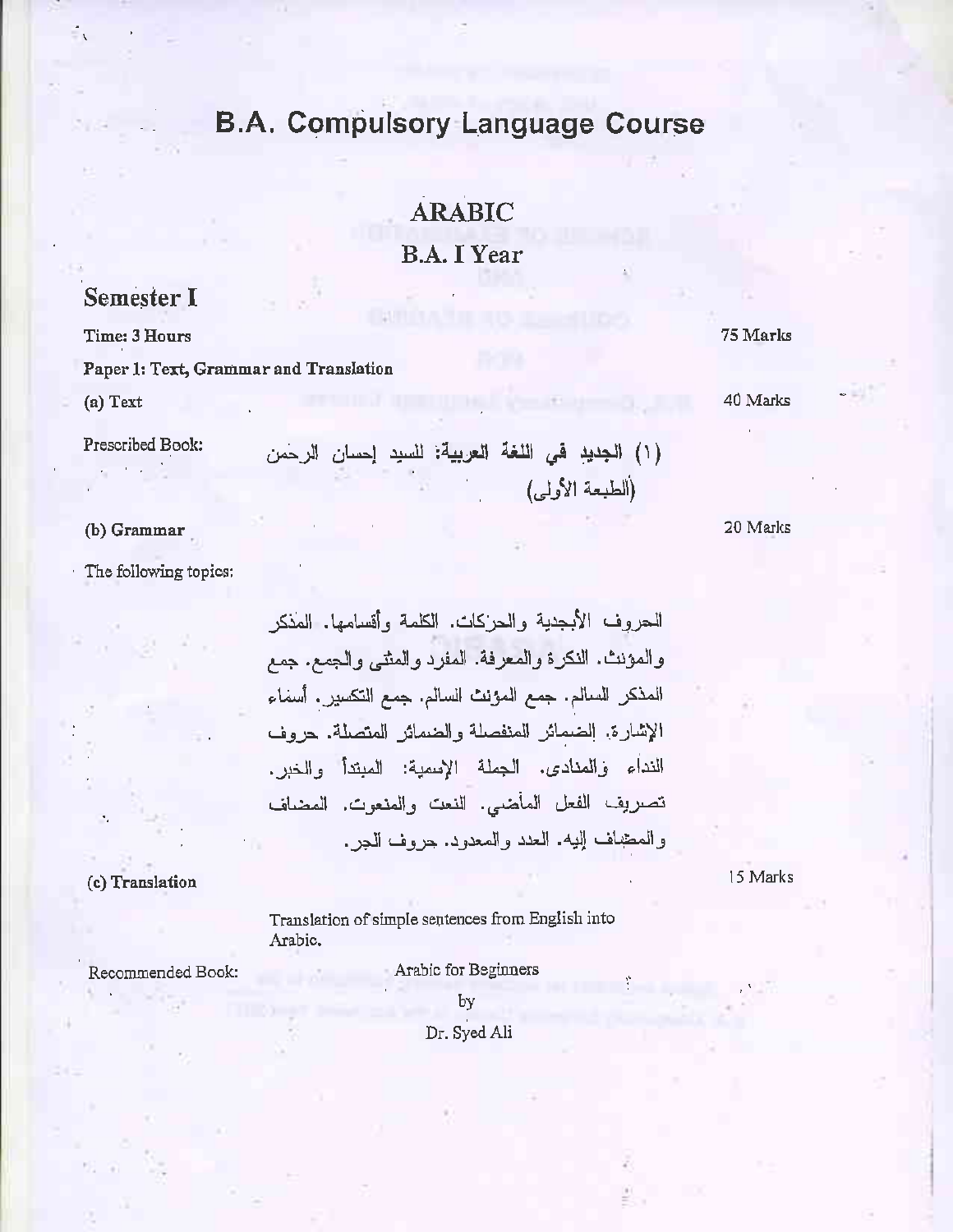### **ARABIC**

#### **B.A. I Year**

#### **SEMESTER II**

Time: 3 Hours

Paper II Text, Grammar and Translation  $(a)$  Text

**Prescribed Book:** 

75 Marks 40 Marks

The following Lessons

(٢) (الخفاش (٤) الأدب أساس النجاح (٨) النحلة والزنبار (١٤) هدية الفيران (١٧) الأسفنج (٢٥) الببغاء (٢٩) حيلة العنكبوت (٣٥) جماعة الفيران (٤١) العاج (٤٢) الفطَّان (٤٨) الطَّائرة (٤٩) الشَّجاعة والَّحِبن (٥٣) اللؤلؤ (٥٥) الجمل (٥٩) الفتاة الشجاعة

القراءة الرشيدة الجزء الثانس:

عبد الفتاح صبري وعلي عمر

#### (b) Grammar

The following topics:

الجملة الفعلية. الفاعل. المفعول به. المفعول فيه. تصريف الفعل المضارع. تصريف فعل الأمر . تصريف فعل النهي. الفعل المعلوم. الفعل المجهول. أبواب الفعل الثَّلاثيُّ المجرد. المشتقَّات: اسم الفاعل واسم المفعول. إنَّ وأخواتُها. كان وأخواتها. الأسماء الستة. أحرف القسم. الحال. التمييز . الاستثناء. الفعل الصحيح والفعل المعتل.

Translation of simple sentences from English into Arabic.

Recommended Book:

(c) Translation

Arabic for Beginners by Dr. Syed All

20 Marks

15 Marks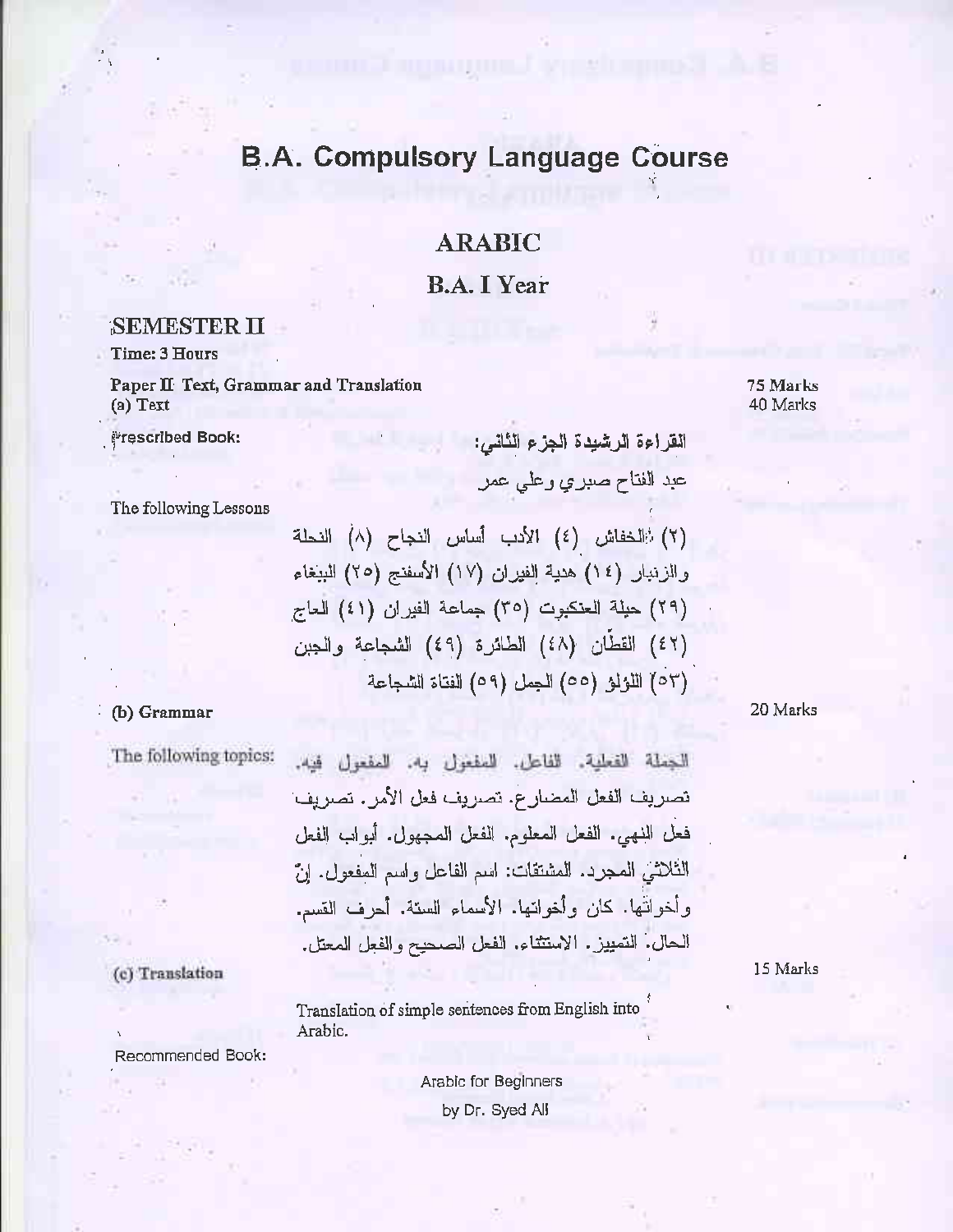### **ARABIC**

**B.A. III Year** 

#### **SEMESTER III**

Time: 3 Hours

Paper III Text, Grammar & Translation

(a) Text

Prescribed Book:

القراءة الرشيدة الجزء الثالث: تأليف: عبد الفتاح صبري وعلى عمر

The following Lessons

(١) الشروق (٥) لينزل المطر (٧) التهاون (١١) هل تعاهدني على ترك الكذب (١٢) الطيور (١٣) سرعة الخاطر (١٥) تاريخ طابع البريد (١٩) ذكاء الغربان (٢٣) القنغر (٢٧) العثير (٣٠) أنة طفل ضرير (٤٦) الصبية والضغدع (٤٧) أجواد العرب في الإسلام (٥٢) وفاء السموعل (٥٣) الإخوان (٥٦) القاضبي و الأمير

20 Marks

(b) Grammar The following topics:

المفعول المطلق والمفعول له والمفعول معه. أبواب الفعل الثلاثي المزيد فيه: تفعيل، مفاعلة، إفعال، تفعل، نفاعل، انفعال، افتعال، استفعال، افعلال، افعبلال. الدروف الناصبة للمضارع. الدروف الجازمة للمضيَّارع. همسزة الوصل وهمزة القطع. التحليل النحو'ي.

15 Marks

Translation of simple sentences from English into Arabic

Recommended Book:

(c) Translation

A New Arabic Grammar by J.A. Haywood & H.M. Nahmad 75 Marks 40 Marks